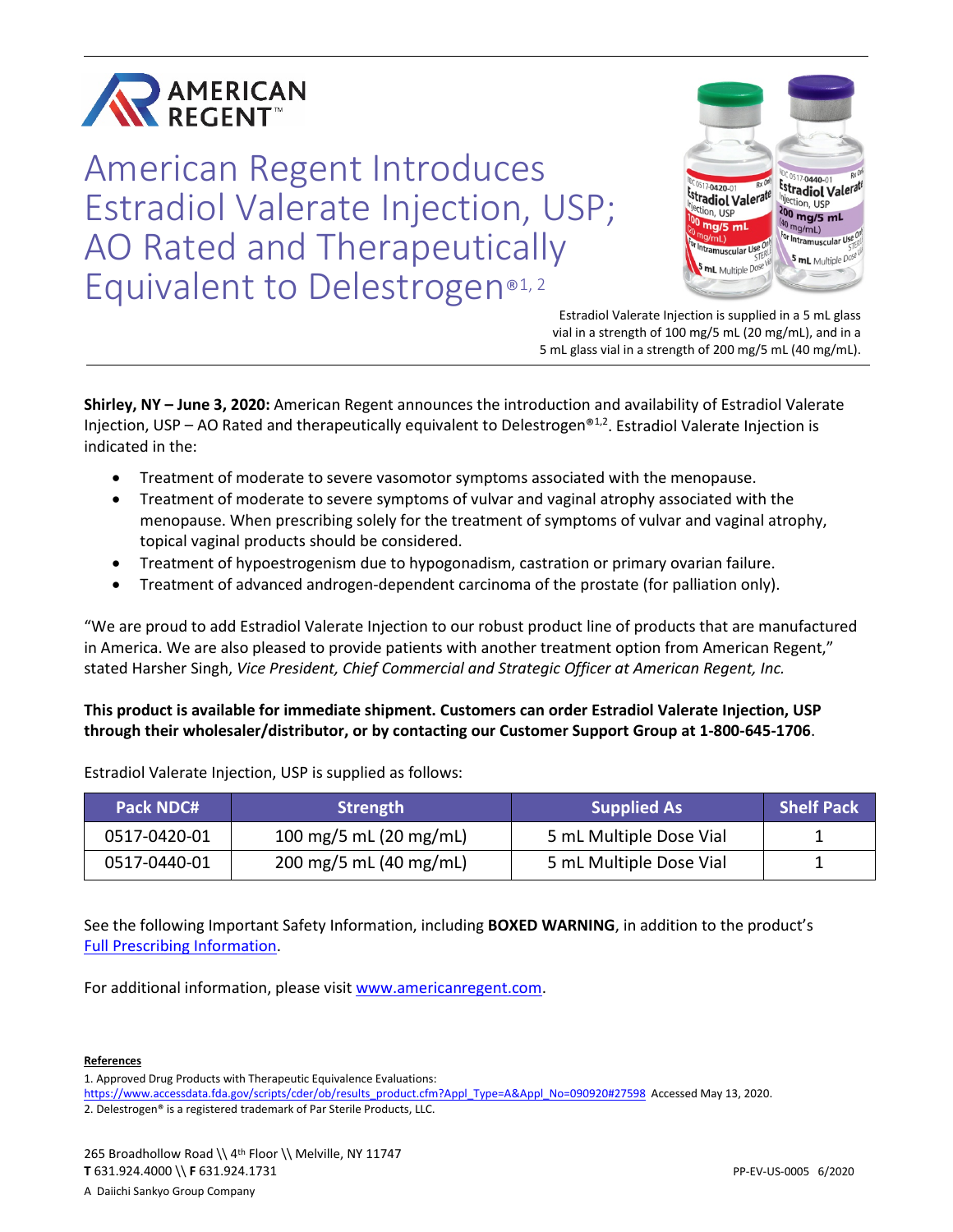# **Estradiol Valerate Injection, USP**

### **For intramuscular use**

### **INDICATIONS AND USAGE**

Estradiol Valerate Injection is indicated in the:

1. Treatment of moderate to severe vasomotor symptoms associated with the menopause.

2. Treatment of moderate to severe symptoms of vulvar and vaginal atrophy associated with the menopause. When prescribing solely for the treatment of symptoms of vulvar and vaginal atrophy, topical vaginal products should be considered.

3. Treatment of hypoestrogenism due to hypogonadism, castration or primary ovarian failure.

4. Treatment of advanced androgen-dependent carcinoma of the prostate (for palliation only).

# **IMPORTANT SAFETY INFORMATION**

## **ESTROGENS INCREASE THE RISK OF ENDOMETRIAL CANCER**

Close clinical surveillance of all women taking estrogens is important. Adequate diagnostic measures, including endometrial sampling when indicated, should be undertaken to rule out malignancy in all cases of undiagnosed persistent or recurring abnormal vaginal bleeding. There is no evidence that the use of "natural" estrogens results in a different endometrial risk profile than synthetic estrogens at equivalent estrogen doses.

Estrogens and progestins should not be used for the prevention of cardiovascular disease. The Women's Health Initiative (WHI) study reported increased risks of myocardial infarction, stroke, invasive breast cancer, pulmonary emboli, and deep vein thrombosis in postmenopausal women (50 to 79 years of age) during 5 years of treatment with oral conjugated estrogens (CE 0.625 mg) combined with medroxyprogesterone acetate (MPA 2.5 mg) relative to placebo.

The Women's Health Initiative Memory Study (WHIMS), a substudy of WHI, reported increased risk of developing probable dementia in postmenopausal women 65 years of age or older during 4 years of treatment with oral conjugated estrogens plus medroxyprogesterone acetate relative to placebo. It is unknown whether this finding applies to younger postmenopausal women or to women taking estrogen alone therapy.

Other doses of oral conjugated estrogens with medroxyprogesterone acetate, and other combinations and dosage forms of estrogens and progestins were not studied in the WHI clinical trials and, in the absence of comparable data, these risks should be assumed to be similar. Because of these risks, estrogens with or without progestins should be prescribed at the lowest effective doses and for the shortest duration consistent with treatment goals and risks for the individual woman.

### **CONTRAINDICATIONS**

Estradiol Valerate Injection should not be used in women with any of the following conditions: Undiagnosed abnormal genital bleeding. Known, suspected, or history of cancer of the breast. Known or suspected estrogen-dependent neoplasia. Active deep vein thrombosis, pulmonary embolism or a history of these conditions. Active or recent arterial thromboembolic disease. Liver dysfunction or disease. Estradiol Valerate Injection should not be used in patients with known hypersensitivity to its ingredients. Known or suspected pregnancy. There is no indication for Estradiol Valerate Injection in pregnancy.

### **WARNINGS**

The use of unopposed estrogens in women who have a uterus is associated with an increased risk of endometrial cancer.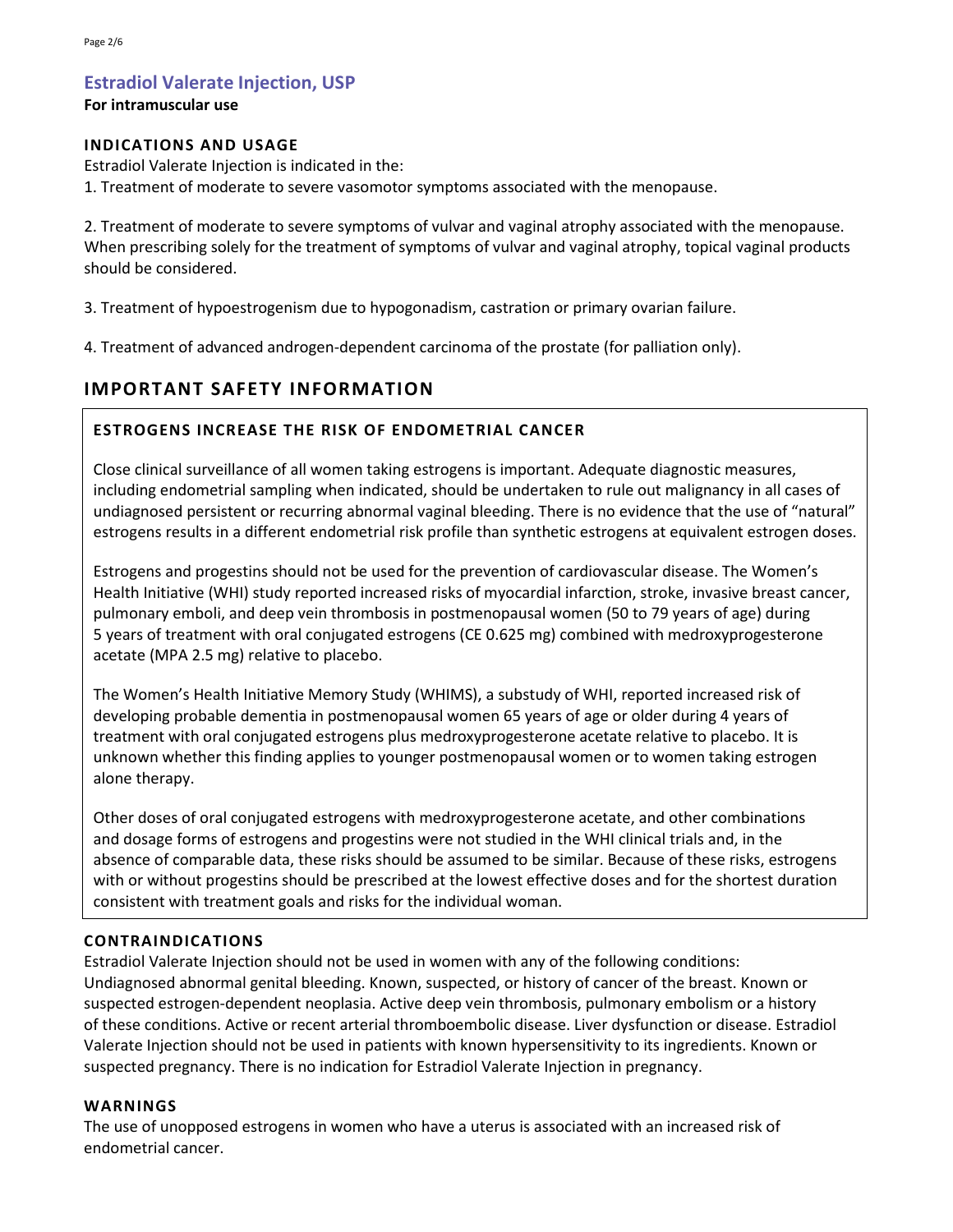**Cardiovascular disorders -** Estrogen and estrogen/progestin therapy has been associated with an increased risk of cardiovascular events such as myocardial infarction and stroke as well as venous thrombosis and pulmonary embolism. Should they occur or be suspected, estrogens should be discontinued immediately. Large doses of estrogen have been shown in men to increase the risks of nonfatal myocardial infarction, pulmonary embolism, and thrombophlebitis.

*Coronary heart disease and stroke -* An increase in the number of myocardial infarctions and strokes has been observed in women receiving CE which was observed in year one and persisted.

Large doses of estrogen have been shown in men to increase the risks of nonfatal myocardial infarction, pulmonary embolism, and thrombophlebitis.

*Venous thromboembolism (VTE) -* An increase in VTE has been observed in women receiving CE. Deep venous thrombosis and pulmonary embolism was observed in women receiving CE/MPA, which was observed during the first year and persisted.

If feasible, estrogens should be discontinued at least 4 to 6 weeks before surgery of the type associated with an increased risk of thromboembolism, or during periods of prolonged immobilization.

### **Malignant neoplasms**

*Endometrial cancer -* The use of unopposed estrogens in women with intact uteri has been associated with an increased risk of endometrial cancer. Clinical surveillance of all women taking estrogen/progestin combinations is important.

*Breast cancer -* The use of estrogens and progestins by postmenopausal women has been reported to increase the risk of breast cancer.

The use of estrogen plus progestin has been reported to result in an increase in abnormal mammograms requiring further evaluation.

*Ovarian cancer -* Estrogen plus progestin increased the risk of ovarian cancer. Women who used hormonal therapy for menopausal symptoms had an increased risk for ovarian cancer.

**Dementia -** There is an increased risk of probable dementia for CE/MPA.

**Gallbladder disease -** An increase in the risk of gallbladder disease requiring surgery in postmenopausal women receiving estrogens has been reported.

**Hypercalcemia -** Estrogen administration may lead to severe hypercalcemia in patients with breast cancer and bone metastases. If hypercalcemia occurs, use of the drug should be stopped and appropriate measures taken to reduce the serum calcium level.

**Visual abnormalities -** Retinal vascular thrombosis has been reported in patients receiving estrogens. Discontinue medication pending examination if there is sudden partial or complete loss of vision, or a sudden onset of proptosis, diplopia, or migraine. If examination reveals papilledema or retinal vascular lesions, estrogens should be permanently discontinued.

## **PRECAUTIONS**

### **GENERAL**

*Addition of a progestin when a woman has not had a hysterectomy -* Risks may be associated with the use of progestins with estrogens compared to estrogen-alone regimens, including a possible increased risk of breast cancer.

*Elevated blood pressure -* Blood pressure should be monitored at regular intervals.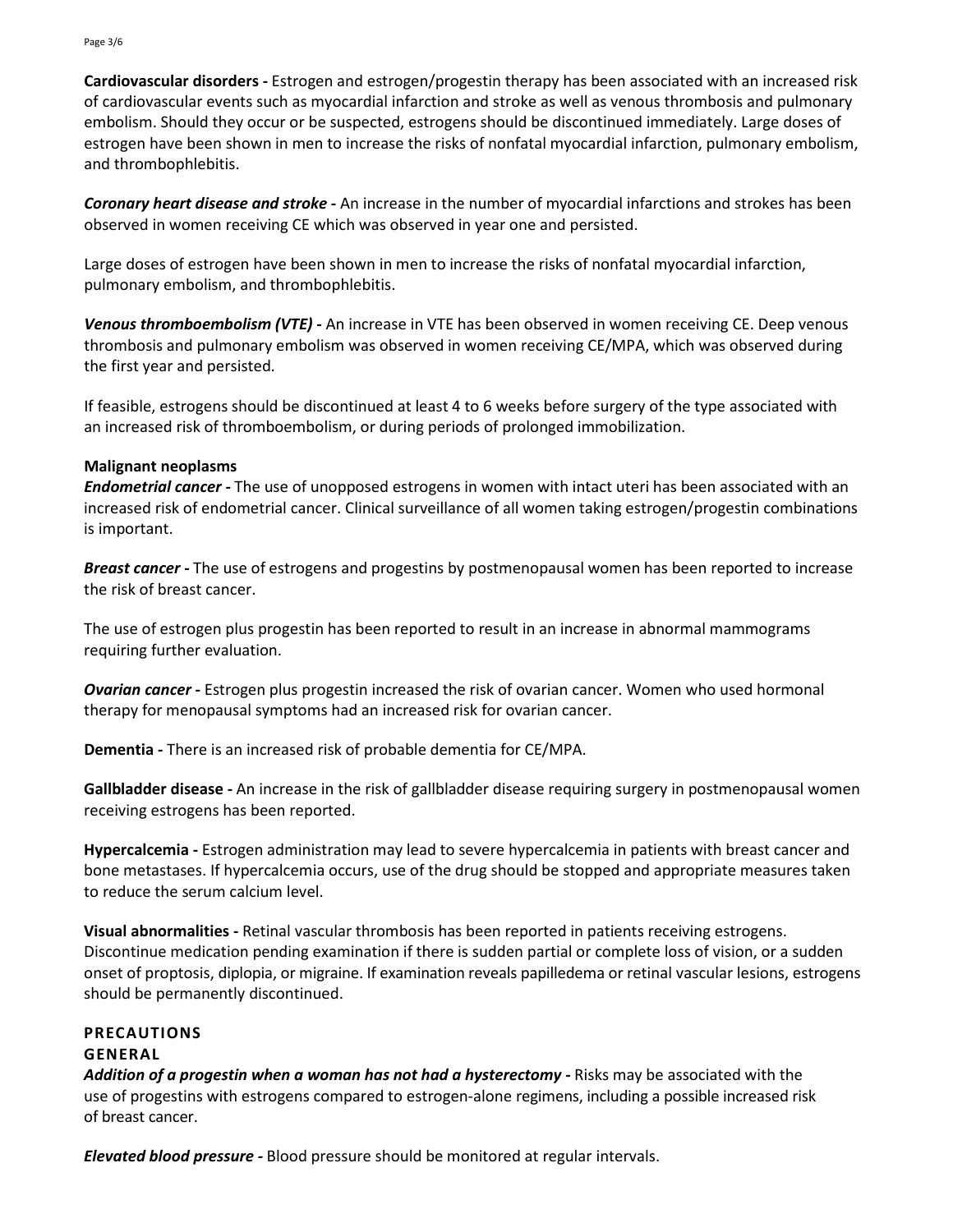*Hypertriglyceridemia -* In patients with pre-existing hypertriglyceridemia, estrogen therapy may be associated with elevations of plasma triglycerides leading to pancreatitis and other complications.

*Impaired liver function and past history of cholestatic jaundice -* Estrogens may be poorly metabolized in patients with impaired liver function. For patients with a history of cholestatic jaundice associated with past estrogen use or with pregnancy, caution should be exercised and in the case of recurrence, medication should be discontinued.

*Hypothyroidism -* Estrogen administration leads to increased thyroid-binding globulin levels. Patients dependent on thyroid hormone replacement therapy who are also receiving estrogens may require increased doses of their thyroid replacement therapy. These patients should have their thyroid function monitored.

*Fluid retention -* Estrogens may cause fluid retention, therefore careful observation is warranted.

**Hypocalcemia -** Estrogens should be used with caution in individuals with severe hypocalcemia.

**Exacerbation of endometriosis -** Endometriosis may be exacerbated with administration of estrogens. Cases of malignant transformation of residual endometrial implants have been reported in women treated post-hysterectomy with estrogen alone therapy.

**Exacerbation of other conditions -** Estrogens may cause an exacerbation of asthma, diabetes mellitus, epilepsy, migraine or porphyria, systemic lupus erythematosus, and hepatic hemangiomas and should be used with caution in women with these conditions.

**Hypercoagulability -** Women taking estrogen replacement therapy may have hypercoagulability.

**Uterine bleeding and mastodynia -** Patients may develop undesirable manifestations of estrogenic stimulation, such as abnormal uterine bleeding and mastodynia.

**Patient Information -** Physicians are advised to discuss the PATIENT INFORMATION leaflet with patients for whom they prescribe Estradiol Valerate Injection.

**Laboratory Tests -** Estrogen administration should be initiated at the lowest dose approved for the indication and then guided by clinical response rather than by serum hormone levels.

## **Drug/Laboratory Test Interactions**

Accelerated prothrombin time, partial thromboplastin time, and platelet aggregation time; increased platelet count; increased factors II, VII antigen, VIll antigen, VIII coagulant activity, IX, X, XII, VII-X complex, II-VII-X complex, and beta-thromboglobulin; decreased levels of antifactor Xa and antithrombin III, decreased antithrombin III activity; increased levels of fibrinogen and fibrinogen activity; increased plasminogen antigen and activity.

Increased thyroid-binding globulin levels leading to increased circulating total thyroid hormone levels as measured by protein-bound iodine, T4 levels (by column or by radioimmunoassay) or T3 levels by radioimmunoassay. T3 resin uptake is decreased, reflecting the elevated TBG. Free T4 and free T3 concentrations are unaltered.

Other binding proteins may be elevated in serum (i.e., corticosteroid binding globulin, sex hormone binding globulin leading to increased total circulating corticosteroids and sex steroids, respectively. Free hormone concentrations may be decreased. Other plasma proteins may be increased (angiotensinogen/renin substrate, alpha-1-antitrypsin, ceruloplasmin).

Increased plasma HDL and HDL2 cholesterol subfraction concentrations, reduced LDL cholesterol concentrations, increased triglycerides levels.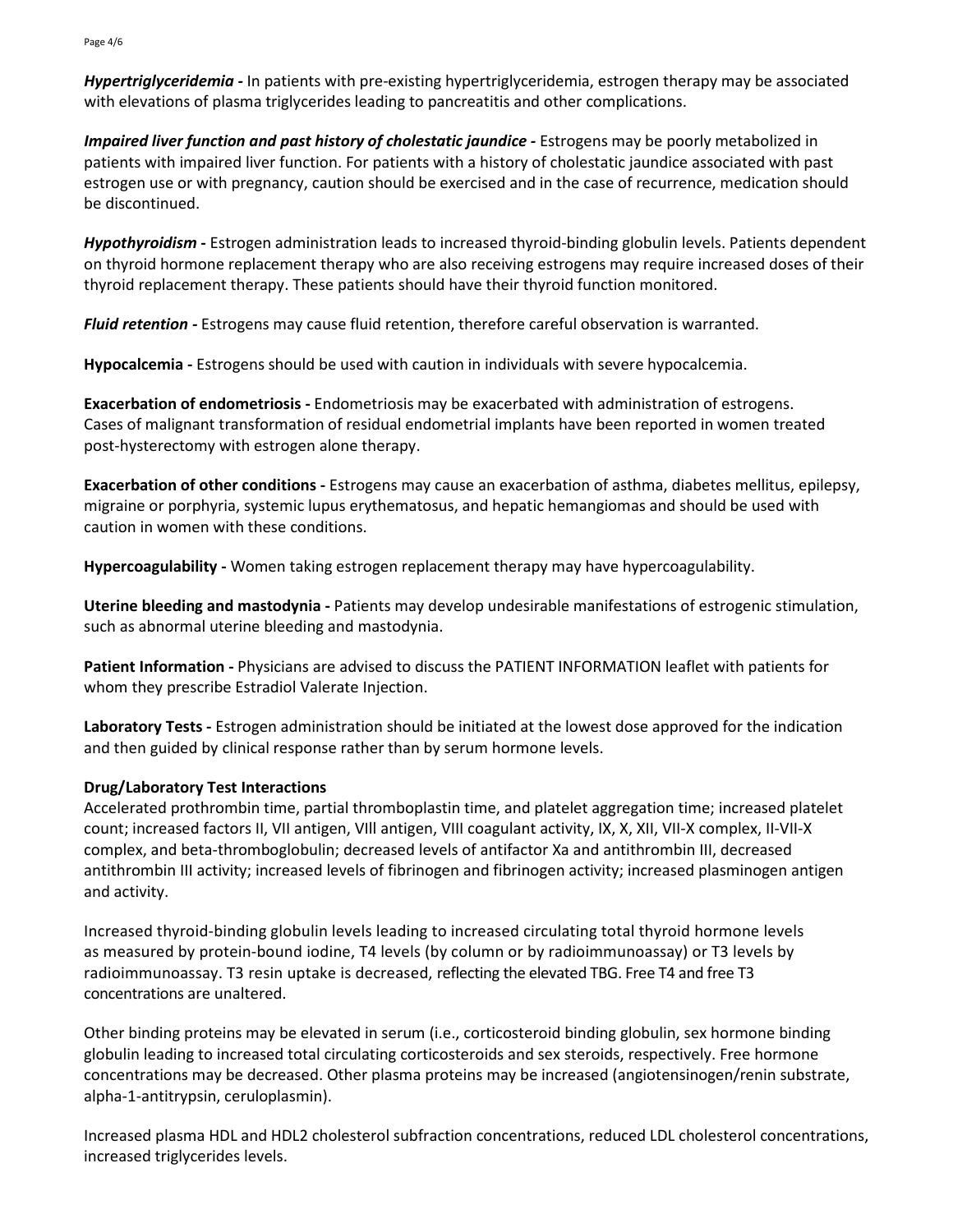Impaired glucose tolerance. Reduced response to metyrapone test.

**Carcinogenesis, Mutagenesis, and Impairment of Fertility -** Long-term continuous administration of estrogen, with and without progestin, in women with and without a uterus, has shown an increased risk of endometrial cancer, breast cancer, and ovarian cancer.

**Pregnancy -** Estradiol Valerate Injection should not be used during pregnancy.

**Nursing Mothers -** Estrogen administration to nursing mothers has been shown to decrease the quantity and quality of the milk. Detectable amounts of estrogens have been identified in the milk of mothers receiving this drug. Caution should be exercised when Estradiol Valerate Injection is administered to a nursing woman.

**Pediatric Use -** Safety and effectiveness in pediatric patients have not been established. Large and repeated doses of estrogen over an extended period of time may accelerate epiphyseal closure. Periodic monitoring of bone maturation and effects on epiphyseal centers is recommended in patients in whom bone growth is not complete.

**Geriatric Use -** Women treated with conjugated estrogens plus medroxyprogesterone acetate were reported to have a two-fold increase in the risk of developing probable dementia. Alzheimer's disease was the most common classification.

**ADVERSE REACTIONS -** See **BOXED WARNINGS, WARNINGS,** and **PRECAUTIONS.** Because clinical trials are conducted under widely varying conditions, adverse reaction rates observed in the clinical trials of a drug cannot be directly compared to rates in the clinical trials of another drug and may not reflect the rates observed in practice.

The following additional adverse reactions have been reported with estrogen and/or progestin therapy.

**Genitourinary system -** Changes in vaginal bleeding pattern and abnormal withdrawal bleeding or flow; breakthrough bleeding; spotting; dysmenorrhea, increase in size of uterine leiomyomata; vaginitis, including vaginal candidiasis; change in amount of cervical secretion; changes in cervical ectropion; ovarian cancer; endometrial hyperplasia; endometrial cancer.

**Breasts -** Tenderness, enlargement, pain, nipple discharge, galactorrhea; fibrocystic breast changes; breast cancer.

**Cardiovascular -** Deep and superficial venous thrombosis; pulmonary embolism; thrombophlebitis; myocardial infarction; stroke; increase in blood pressure.

**Gastrointestinal -** Nausea, vomiting; abdominal cramps, bloating; cholestatic jaundice; increased incidence of gallbladder disease; pancreatitis, enlargement of hepatic hemangiomas.

**Skin -** Chloasma or melasma, which may persist when drug is discontinued; erythema multiforme; erythema nodosum; hemorrhagic eruption; loss of scalp hair; hirsutism; pruritus, rash.

**Eyes -** Retinal vascular thrombosis; intolerance to contact lenses.

**Central Nervous System -** Headache; migraine; dizziness; mental depression; chorea; nervousness; mood disturbances; irritability; exacerbation of epilepsy, dementia.

**Miscellaneous -** Increase or decrease in weight; reduced carbohydrate tolerance; aggravation of porphyria; edema; arthalgias; leg cramps; changes in libido; urticaria, angioedema, anaphylactoid/anaphylactic reactions; hypocalcemia; exacerbation of asthma; increased triglycerides.